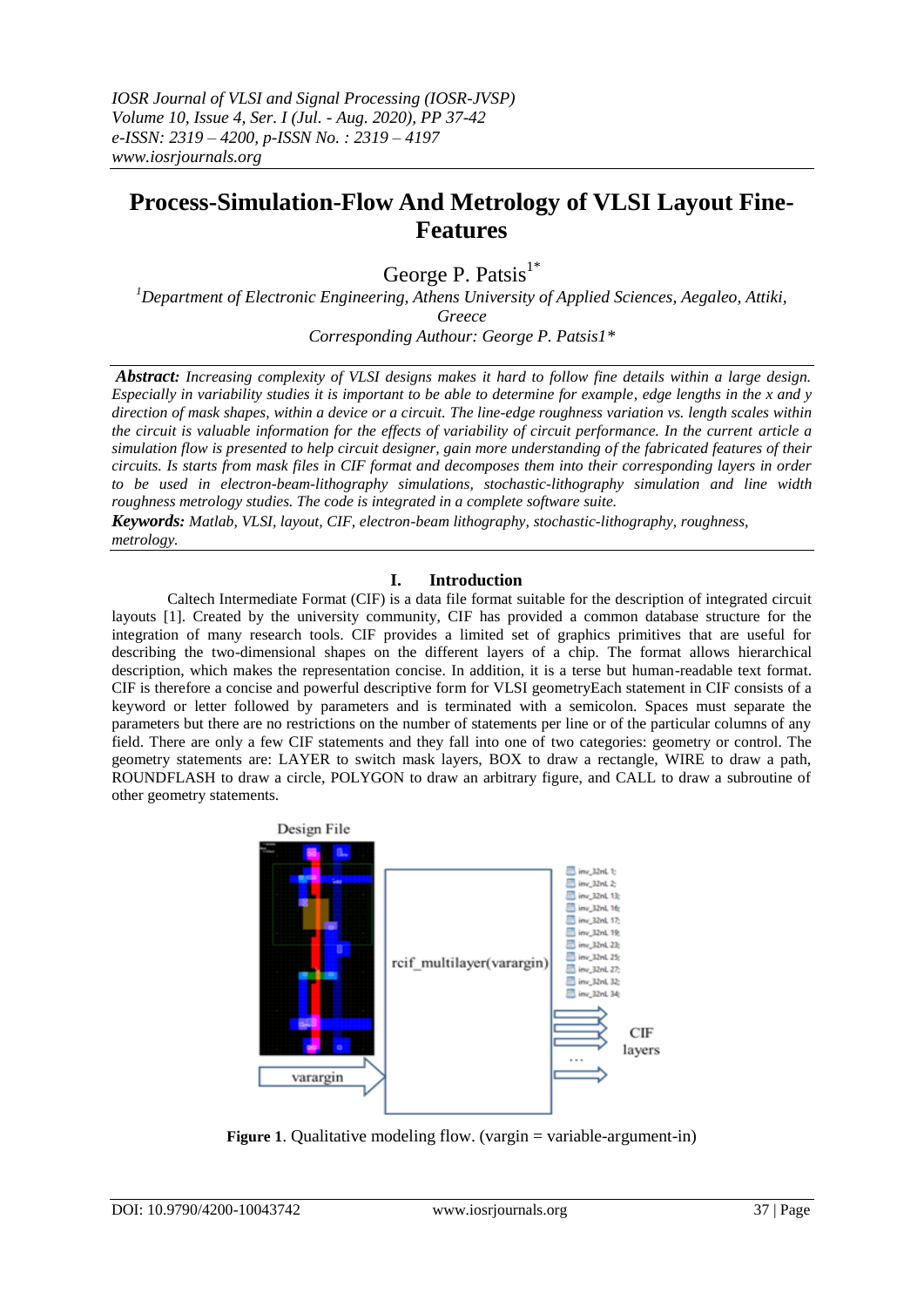Figure 1 shows an overall qualitative presentation of the fist step of the current simulation flow. A mask file of a cirguit file (Design File, in this case an inverter-gate) stored in CIF format is provided as input to a Matlab code function (rcif multilayer.m), which produces a directory containing each mask layer as a separate CIF file.Figure 2 shows the decomposed series of layers (each one saved as a separate text file). Such layermasks can be imported in the electron-beam lithography simulator developed by the author [2] and produce an exposure-pattern (energy deposition), which can be analyzed for proximity-effects and any type of size-pattern analysis.

|       |       |       | Ø.<br>ā<br>X<br>Ø<br><b>BUD</b><br>Ø<br>Ö. |         | W<br><b>COL</b><br>933<br>M |                    | g<br>$\Xi$ |
|-------|-------|-------|--------------------------------------------|---------|-----------------------------|--------------------|------------|
| 1:    | L 13; | L 17; | L 19;                                      | $L$ 23; | $L$ 25;                     | L 27;              | L 32;      |
| nwell | poly  | diffp | contact                                    | metal   | via                         | Metal <sub>2</sub> | via2       |

**Figure 2**. Decomposition of inverter gate into its constituent sublayers.

The complete modeling flow is seen qualitatively in Fig. 3.



**Figure 3**. Simulation flow of electron beam exposure to metrology. PEB stands for Post-Exposure Bake.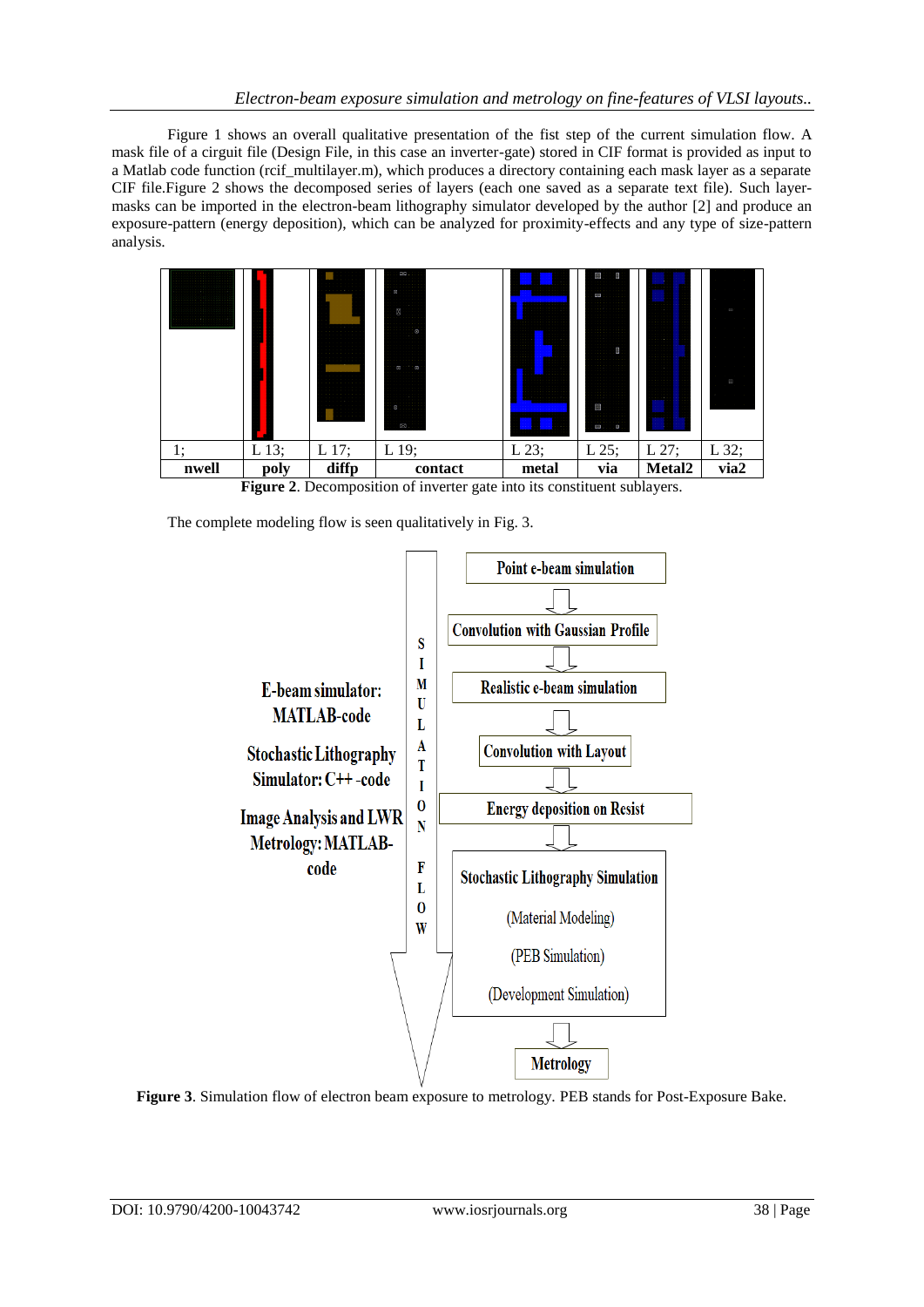### **II. Qualitative Description Of The Proposed Simulation Flow**

The starting point is that of electron beam exposure simulation, where electrons are considered as particles colliding with the matter of the photoresist and the substrate. Figure 4 shows qualitatively the modelling approach for the simulation of electron transport in matter. Collisions are random events in the materials found along the electron track. Using a suitable discretization, the energy deposition in the resist and the substrate is obtained [3].



**Figure 4.** (a) Qualitative description of the electron scattering process and energy deposition in photoresist and substrate (in this case the substrate is considered as a multilayer of Mo/Si layers). (b) More detail in the electron scattering process. T0 is the initial electron energy which dissipates in the resist (PMMA in this case) and in the multilayer substrate, with each collision event.

Figure 5 presents the electron energy deposition function (EDF) in  $keV/nm^3/electron$  of an initially  $E_0$ =100keV electron beam impigin on 150nm PMMA photoresist on top of 40 layers of Mo/Si. 100000 electron trajectories have been simulated. In order to obtain a realistic electron-beam, the initial point beam is convoluted with a gaussian profile function (with 30nm standard deviation) and the result is also seen in Fig. 5. The multilayer stack was considered in order to check the effect of the increased backscattering attenuation of a high atomic number material (Molybdenum in this case).



**Figure 5**. Point-spread function (PSF) squares corresponds to energy deposition function (EDF) for the simulation scenarios of electron-energy and material stack, and the continuous line to the smoothened version of the EDF which is used for convolution with the Gaussian shaped beam. The dashed line is the final Gaussianconvoluted EDF used in the current work for writing the layouts.  $N_L$  is the number of Mo/Si layers in the substrate stack.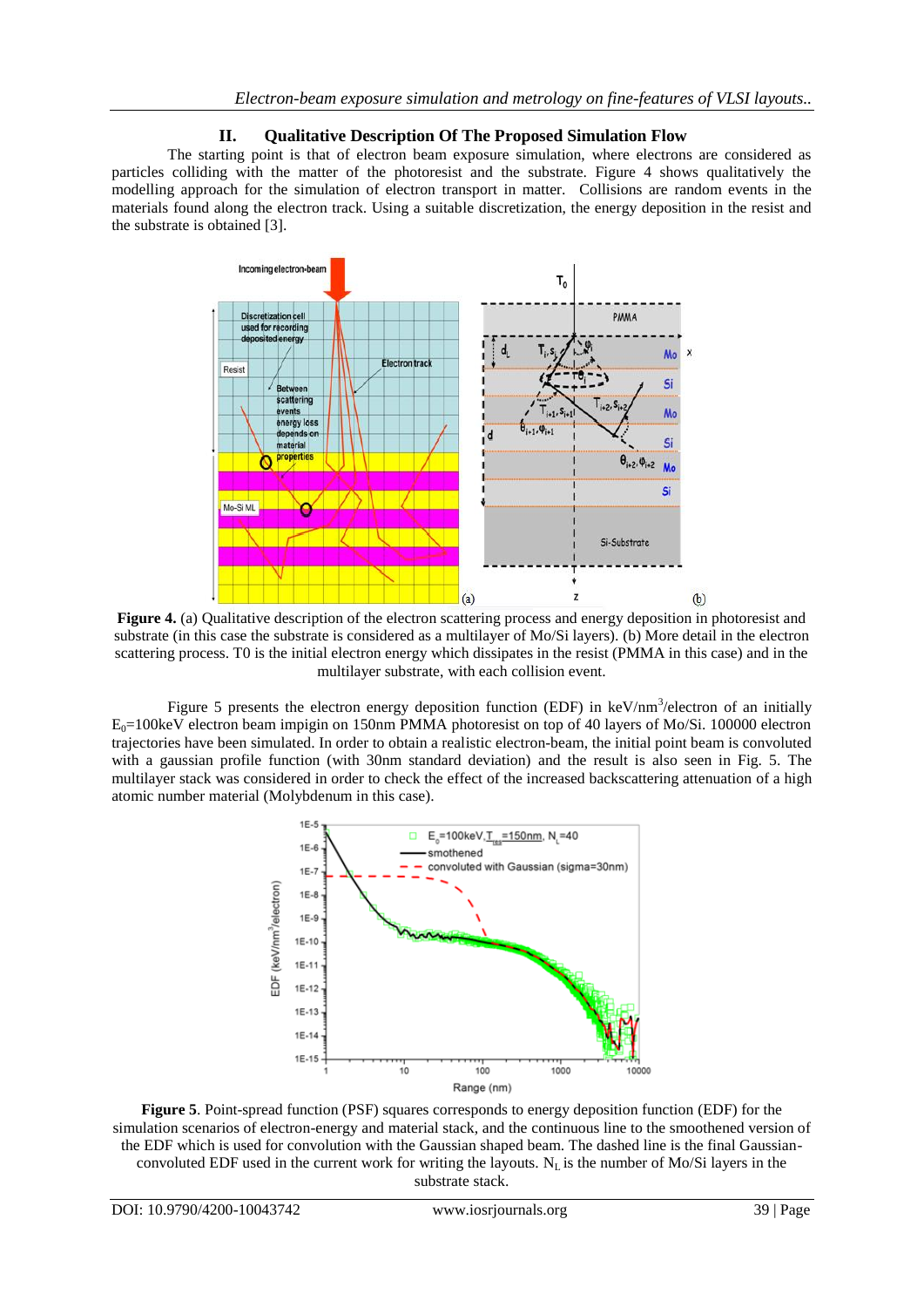The patterns were simply closely spaced single exposures. In order to simulate a real beam, this function is then convoluted with a Gaussian profile with sigma matching the experimentally determined one as possible. The effect of convolution on the original point spread function is to smooth and flatten energy deposition from the point of origin up to about beams' sigma (e.g., 30nm). Then is decreasing up to 50-100nm and then again is producing a smooth and slowly decreasing energy deposition tail up to ranges far exceeding 1μm. This tail is due to backscattered electrons from the substrate depositing small amounts of their energy over a long distance from the point of beam origin. The use of a high atomic number Mo layer between resist and silicon substrate, leaves the energy deposition up to 80-100nm range unchanged. In addittion, decreasing by almost two orders of magnitude the deposited energy of the tail, the amount of backscattered electrons from the substrate to reach the resist film is being decreased. The convoluted point spread function is used to expose, point – by – point a desired pattern mask, which is input to the process as a CIF file. The user has to specify only the distance between the adjacent point exposures and the software will do the rest, producing the energy deposition matrix for the corresponding pattern. At this point, one is able to either perform metrology on the energy deposition and obtain a first idea of the final pattern on the photoresist considering a simple on-off dissolution algorithm, or can proceed using more advanced dissolution models (as is proposed here) using an elaborate stochastic lithography simulator which models the photoresist polymeric structure, the post-exposure bake acid diffusion (in the case of chemically amplified photoresists) and the stochastic nature of the development process [4]. Figure 6a shows a front view (with resist depth) of the stochastic lithography simulator. Photoresist's polymer chains are modeld as self-avoiding and mutually excluded random walks in this case. The green color represents the acid diffusion area after post exposure bake simulation in the case of chemically ampliefied photoresists. Edge roughness is seen in this case after development. Figure 6b shows a top-down view of a photoresist area, with acid diffusion profile, and Fig. 6c, the profile after dissolution.



**Figure 6**. (a) Front view (with resist depth) of the stochastic lithography simulator. Photoresist's polymer chains are modeld as self-avoiding and mutually excluded random walks in this case. The green color represents the acid diffusion area after post exposure bake simulation in the case of chemically ampliefied photoresists. Edge roughness is seen in this case after development. (b) Top-down view of a photoresist area, with acid diffusion profile, (c) after dissolutionFinally, metrology can be performed as well on the developed photoresist profiles for deep understanding and quantification of the overall fabrication process. The metrology software is also developed in house, in matlab and incorporates image analysis and advanced edge extraction techniques and statistical analysis [5], [6]. Figure 7 shows compactly, the metrology's work in order to obtain the edges of the layout. Then any kind of analysis on the edges can be programmed.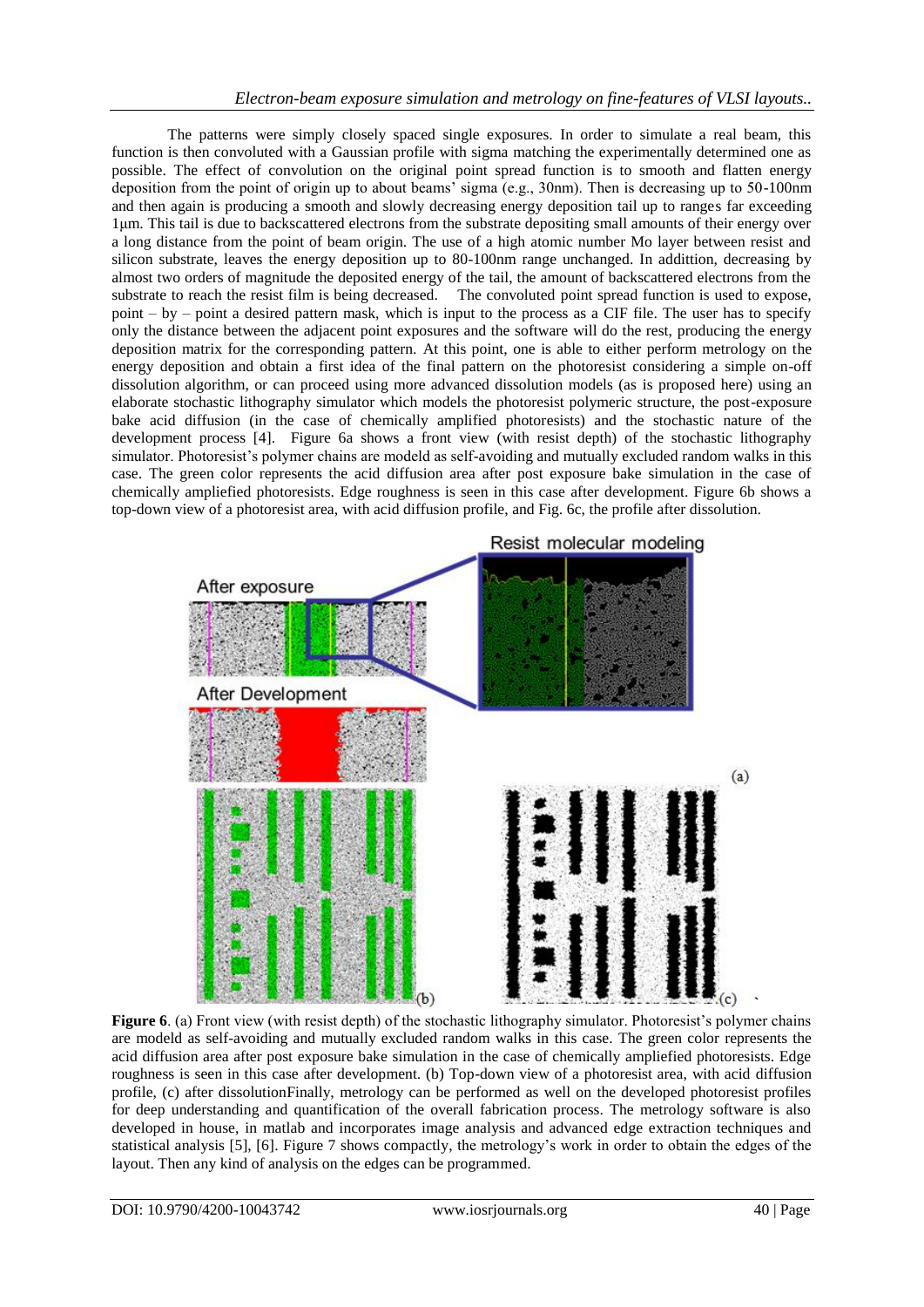

**Figure 7**. Example of the metrology process (in this case on an actual scanning electron microscopy image of photoresist lines spaces).

Using this simulation tools, one is able to simulate and quantify quite complex layouts as seen in Fig. 8, where the metrology on the energy deposition and on the final photoresist pattern can reveal the effects of the processing parameters on the final layout. This information could then be directed to layout designers to close the loop of design-fabrication process.



**Figure 8**. (a) Metrology on electron-beam energy deposition profile. (b) Metrology on the photoresist profile, after stochastic lithography simulation.

Finally, the in-house developed software-Graphic User Interface (GUI) for the whole analysis is seen in Fig.9.

# **III. Conclusion**

Design and fabrication of integrated circuits are so far performed by groups of individuals that do not have much interaction. In this work a simulation flow was presented that enables a circuit designer to obtain both qualitative and quantitative idea of the fabrication aspects of his design, through specific modeling of each stage of the lithography process. Electron-beam exposure is used to define very fine feature on a circuit mask. The information obtained from the metrology of the finally fabricated layouts can be directed back to the designer in order to modify appropriately his design.